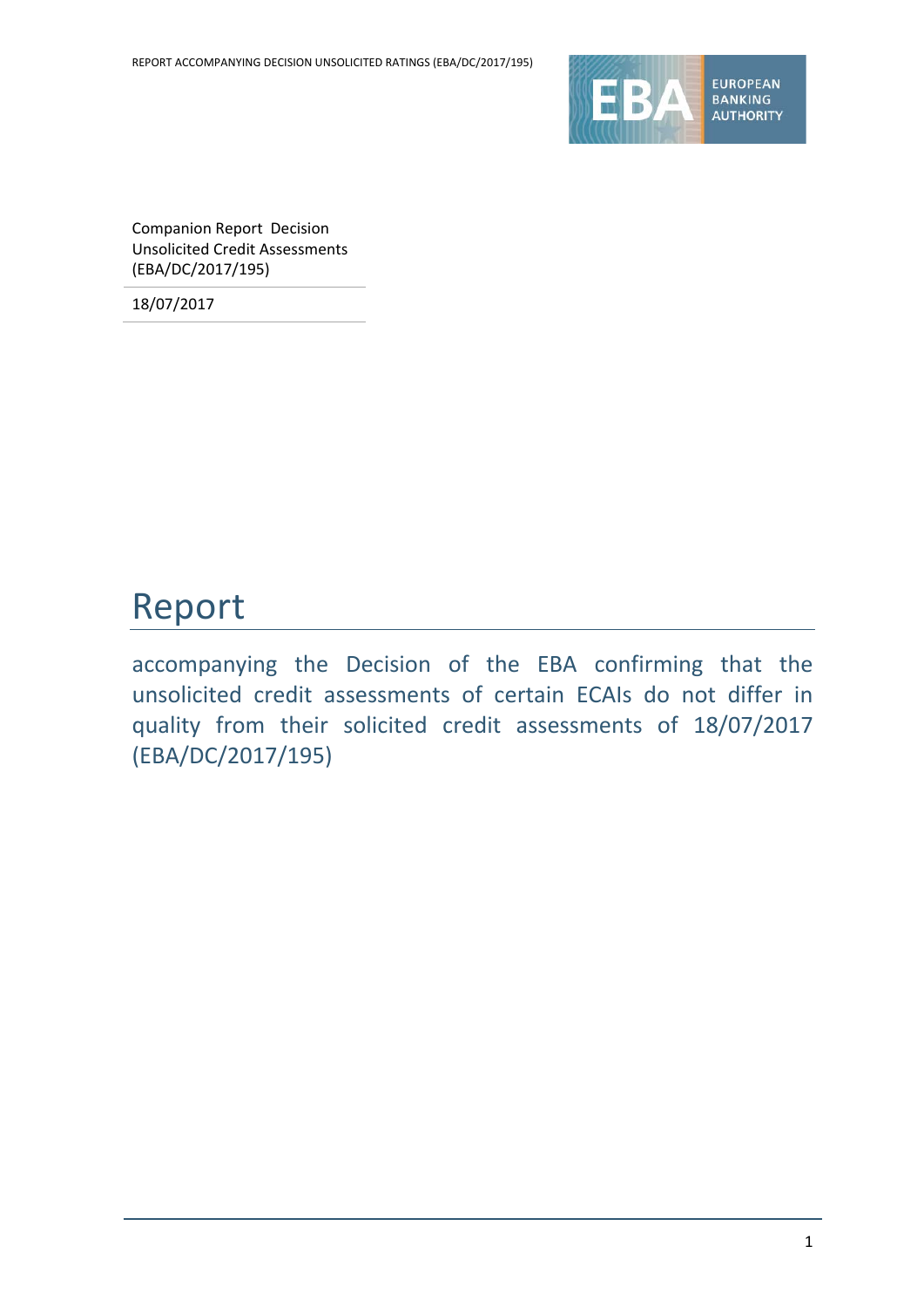

### **Summary of the analysis and final outcomes**

- 1. This report describes the outcomes of the analyses carried out by the European Banking Authority (EBA) in the context of the mandate under Article 138 of Regulation (EU) No 575/20[1](#page-1-0)3<sup>1</sup> (Capital Requirements Regulation – CRR) for the External Credit Assessment Institutions (ECAIs) covered in the 'Decision of the European Banking Authority confirming that the unsolicited credit assessments of certain ECAIs do not differ in quality from their solicited credit assessments' (Decision) of 18/07/2017, which were not considered in the original Decision of 17 May [2](#page-1-1)016<sup>2</sup>. This document is to be considered as a report supplementing the Decision of 18/07/2017 through which the EBA provides its stakeholders with transparent information on its considerations regarding the ECAIs' unsolicited credit assessments for the purposes of capital requirements calculations.
- 2. An ECAI is defined in Article 4(98) of the CRR as any Credit Rating Agency (CRA) that is registered or certified in accordance with Regulation (EC) No  $1060/2009<sup>3</sup>$  $1060/2009<sup>3</sup>$  $1060/2009<sup>3</sup>$  (CRA Regulation), or a central bank issuing credit ratings which are exempt from the application of Regulation (EC) No 1060/2009.
- 3. Article 138 of the CRR permits the usage of unsolicited credit assessments of an ECAI for the purpose of capital requirements computation if the EBA has confirmed that they do not differ in quality from solicited credit assessments of that ECAI. In addition, the EBA shall refuse or revoke the confirmation if the ECAI has used an unsolicited credit assessment to put pressure on the rated entity to place an order for a credit assessment or other services. It should be emphasized that, in this context, the unsolicited ratings of an ECAI are compared with the solicited ratings of that same ECAI, and this exercise is not meant to compare credit ratings across different ECAIs.
- 4. The ECAIs considered under this report are the five newly established ECAIs that have been registered or certified after the EBA started producing the original Decision on unsolicited ratings published on 17 May 2016<sup>[4](#page-1-3)</sup>, together with those ECAIs that started issuing unsolicited ratings following the adoption of that Decision<sup>[5](#page-1-4)</sup>.

 $\overline{a}$ 

<span id="page-1-0"></span> $<sup>1</sup>$  Regulation (EU) No 575/2013 of the European Parliament and of the Council of 26 June 2013 on prudential</sup> requirements for credit institutions and investment firms, and amending Regulation (EU) No 648/2012 (OJ L 176, 27.6.2013, p. 1).

<span id="page-1-1"></span> $^{2}$  OJ C 266, 22.7.2016, p. 4-7.

<span id="page-1-2"></span> $3$  Regulation (EC) No 1060/2009 of the European Parliament and of the Council of 16 September 2009 on credit rating agencies (OJ L 302, 17.11.2009, p. 1).

<span id="page-1-3"></span><sup>&</sup>lt;sup>4</sup> Egan-Jones Ratings Co. (Egan-Jones), HR Ratings de Mexico S.A. de C.V. (HR Ratings), INC Rating Sp. Z o.o. (INC), mode Finance S.r.l. (modeFinance) and Rating-Agentur Expert RA GmbH (RAEX).

<span id="page-1-4"></span><sup>&</sup>lt;sup>5</sup> CreditReform Rating AG (CreditReform).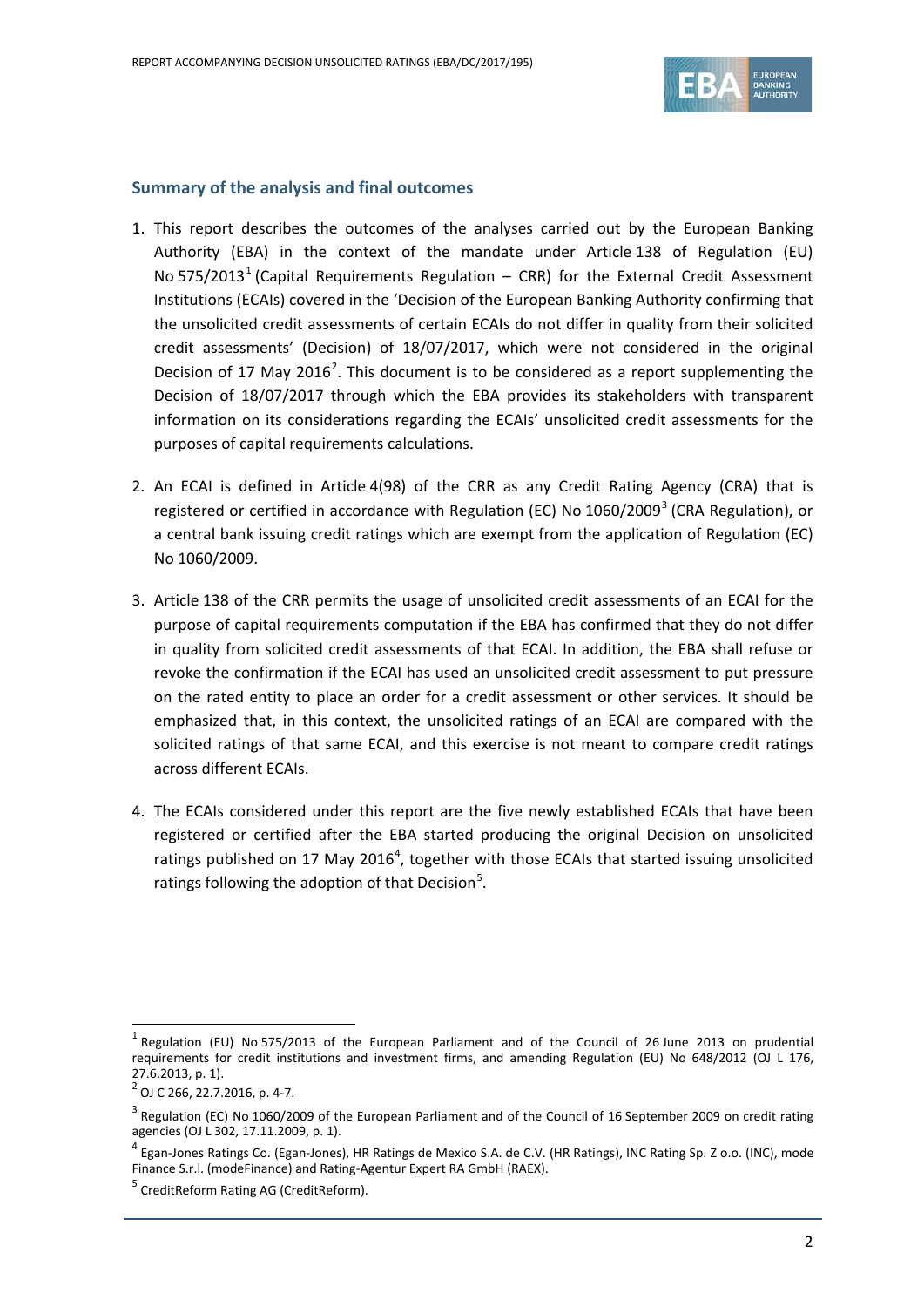

### **Definition of unsolicited credit rating and scope of the assessment**

- 5. The CRR does not provide a definition for unsolicited credit assessment. However, as the CRA Regulation provides guidance on the applicable definition of unsolicited rating<sup>[6](#page-2-0)</sup>, the provisions of the CRA Regulation are also relevant for the purposes of Article 138 of the CRR. Further, in December 2015 the European Securities and Markets Authority (ESMA) issued a  $QA^{7}$  $QA^{7}$  $QA^{7}$  on the definition of unsolicited rating to clarify the interpretation of the CRA Regulation, which has been taken into account for the assessment of the six ECAIs under consideration.
- 6. This assessment exercise considers quantitative and qualitative factors as described below. Quantitative information was drawn from the statistics on the rating activity and the rating performance of ECAIs produced by ESMA (CEREP<sup>[8](#page-2-2)</sup>), based on the information provided by the ECAIs as part of their reporting obligations<sup>[9](#page-2-3)</sup>. Qualitative information was collected bilaterally from the ECAIs through a standardized questionnaire.
- 7. Due to the potential confidential nature of the information submitted to the EBA, ECAIs have been required to provide their consent for the publication of the information contained in this report. Indeed, the EBA, in line with its objectives and best practices, wished to provide (through this report) transparent information to its stakeholders regarding its work and the results obtained on unsolicited credit ratings for the purposes of own funds calculation by institutions.

### **Main features of the assessment**

8. Quantitative factors are sourced from the CEREP database. This ensured equal treatment across ECAIs and reliability of the information processed, as this data is submitted for regulatory purposes by ECAIs to ESMA under the CRA Regulation reporting requirements<sup>[10](#page-2-4)</sup>. The CEREP data used by the EBA for the assessment covered up to reference date 31 December 2015 $^{11}$ . Quantitative analyses to be potentially applied for each ECAI consisted of: i) the analysis of the distributions of solicited and unsolicited ratings (ex-ante distribution), ii) the analysis of the time evolution of solicited (unsolicited) ratings in relation to changes in rating category following a shift in solicitation type (ex-ante dynamics), and iii) the analysis of

 $\overline{a}$ 

<span id="page-2-0"></span> $6$  Refer to Recital 21 of the CRA Regulation and to Article 3(1)(x) of that same regulation (as amended by Regulation (EU)<br>No 462/2013 of the European Parliament and of the Council of 21 May 2013).

<span id="page-2-1"></span> $\frac{7}{1}$ https://www.esma.europa.eu/file/13634/download?token=05de9eN

<span id="page-2-2"></span><sup>&</sup>lt;sup>8</sup> CEREP refers to the Central Repository of credit rating data reported to ESMA by credit rating agencies. <https://cerep.esma.europa.eu/cerep-web/>

<span id="page-2-3"></span> $<sup>9</sup>$  Article 11(2) of the CRA Regulation</sup>

<span id="page-2-4"></span> $^{10}$  ECAIs submitted data in CEREP in accordance with Commission Delegated Regulation (EU) No 448/2012 of 21 March 2012, which has been repealed by Commission Delegated Regulation (EU) 2015/2 of 30 September 2014.

<span id="page-2-5"></span> $11$  It should be noted that there may be some delay between the submission of a credit rating and its incorporation into the CEREP database. This might create a misalignment between the types of credit ratings an ECAI states to assign, and the ones actually submitted. It is also the intention of the EBA to monitor, and update if appropriate, this assessment exercise under Article 138 CRR:, which would allow to consider any developments related to the assignment of unsolicited ratings by ECAIs as well as new data reflected in CEREP.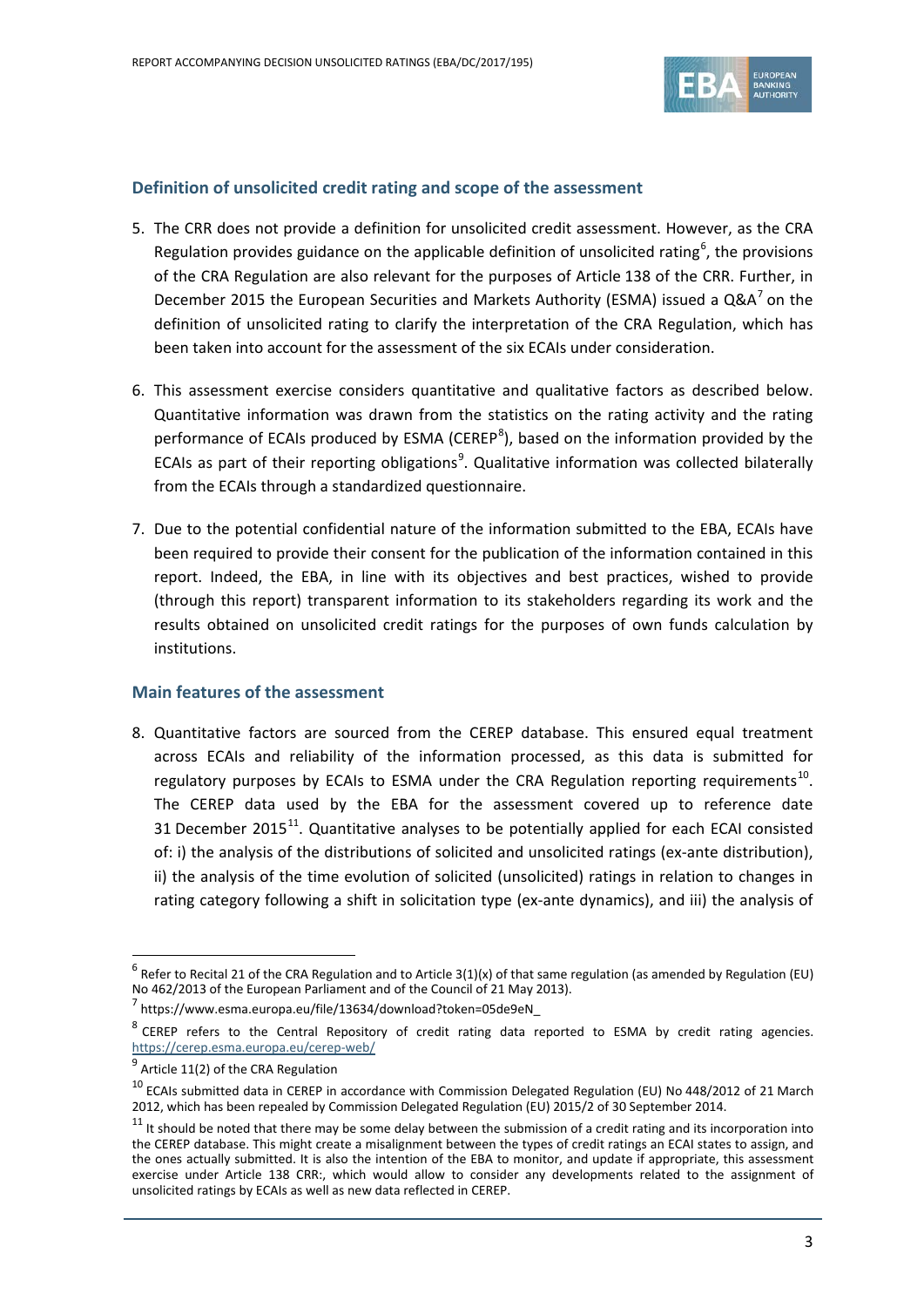

the discriminatory power of the credit ratings systems depending on their solicitation type (expost analysis). More information on these methods can be found on Appendix 1.

- 9. Data availability severely limited the scope of the quantitative analysis. Out of the six ECAIs under consideration, three submitted CEREP data as of reference date 31 December 2015. Further, only HR Ratings reports both solicited and unsolicited credit ratings<sup>12</sup>. Data scarcity was a reflection of the nature of the newly established ECAIs, which due to the more recent entrance into the market presented limited credit rating data. ECAIs where quantitative evidence was not available are only assessed based on qualitative information, which was aimed at detecting potential misalignments between the policies, procedures and methodologies between solicited and unsolicited ratings.
- 10.The quantitative analysis was strongly affected by data availability, which did not allow for statistical analyses in relation to the solicited versus unsolicited ratings comparison. This is compounded with the fact that sufficient data are required not only on an aggregate level but also on homogeneous subsets of credit ratings.<sup>[13](#page-3-1)</sup> This would require additional segmentation of the data and, therefore, even greater data availability.
- 11.Figure 1 of Appendix 1 shows for HR Ratings the CEREP credit ratings of type 'Sovereign and Public Finance', where both long-term solicited and unsolicited ratings were available.
- 12.With respect to the qualitative analysis, a standardized questionnaire was submitted to each ECAI. The factors under consideration were: i) analysis of differences on the assignment policy and review between solicited and unsolicited ratings, ii) analysis of differences in rating methodologies of solicited and unsolicited ratings, iii) data availability for unsolicited ratings, aimed at assessing any data availability restrictions for the assignment of unsolicited ratings and how these are managed, and iv) management of the pressure placed on the rated entity when offering unsolicited ratings, to assess whether the ECAI employs measures to prevent that the usage of unsolicited ratings puts pressure on the rated entity that would lead the latter to place an order for a credit assessment or other services. A summary of results can be found in Appendix 2.

 $\overline{a}$ 

<span id="page-3-0"></span> $12$ Creditreform submitted exclusively solicited ratings and Egan-Jones registered unsolicited ratings only.

<span id="page-3-1"></span> $13$  Depending on the analysis to be performed, segmentation of the ratings should be performed to compare the relative characteristics of the credit ratings depending on their solicitation type in a way that avoids conclusions driven by external factors/intrinsic difference of the ratings.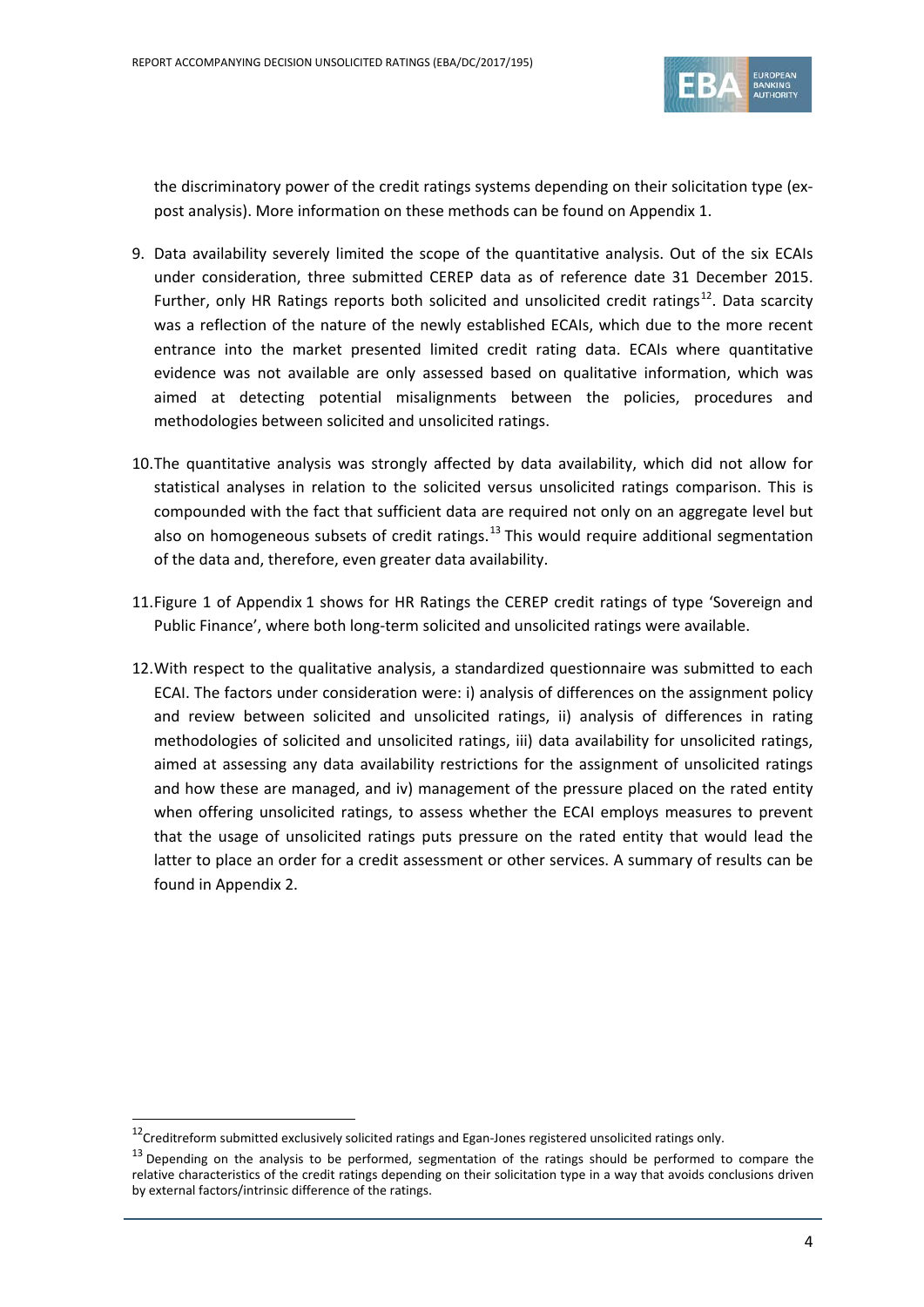

### **Assessment**

### **Quantitative**

- 13.With respect to the quantitative analyses, only one ECAI (HR Ratings), presented evidence for both solicited and unsolicited ratings, albeit the latter was very scarce and did not allow for statistical analysis. Further descriptions are presented in Appendix 1:
	- **Ex-ante distribution.** HR Ratings does not hold sufficient data for homogeneous subgroups of credit ratings for the purposes of this analysis.
	- **Ex-ante dynamics.** Not applicable as there are no shifts in the solicitation status for the available credit rating data.
	- **Ex-post analysis.** Not applicable as no defaults are registered for unsolicited ratings.

### **Qualitative**

14.With respect to the qualitative analyses, the outcomes for each ECAI under consideration have generally suggested that: i) there is no material difference with respect to the policies concerning the assignment and review of unsolicited ratings of an ECAI compared to solicited ratings of that ECAI; ii) there is no material difference with respect to the methodologies applied for the assignment of unsolicited ratings of an ECAI compared to solicited ratings of that ECAI; iii) although data availability restrictions might be present for unsolicited ratings of an ECAI compared to its solicited ratings, procedures are in place to guarantee that there is no underestimation of risks and/or difference in quality with respect to its solicited ratings; and iv) the ECAI employs measures to prevent that the usage of unsolicited ratings puts pressure on the rated entity that would lead the latter to place an order for a credit assessment or other services. The relevant information for each ECAI that is representative of these considerations is displayed in [Figure 2](#page-7-0) of Appendix 2.

### Final outcome

15.For the reasons presented in the previous paragraphs, the EBA has not identified any evidence of a difference in the quality of solicited and unsolicited credit ratings for the considered ECAIs, or of any pressure exerted by them on rated entities to place an order for a credit assessment or other services. Therefore, the EBA has considered it appropriate, at this stage, to confirm that the quality of those ECAIs' unsolicited credit assessments does not differ from their solicited credit assessments. Subject to the monitoring of the performances of the unsolicited credit ratings, the EBA might review the conclusions or the assessment methodology as described in the Decision, should it become appropriate.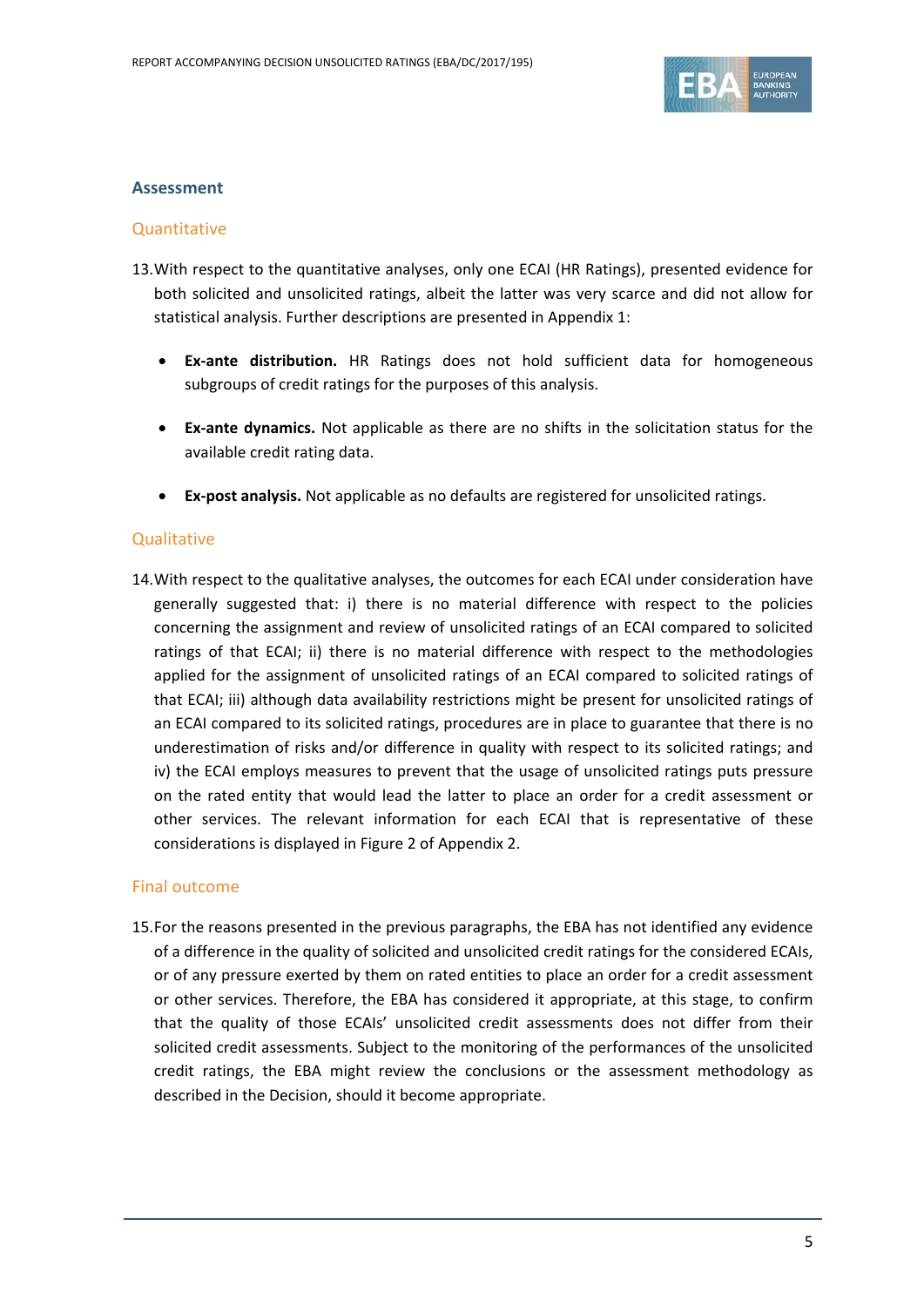

# Appendix 1 – Quantitative Results

### **Figure 1**: Sovereign and Public Finance Long-term Solicited and Unsolicited Credit Ratings

#### HR Ratings

|        | <b>Solicited</b> | <b>Unsolicited</b> |
|--------|------------------|--------------------|
| 2008H2 | 1                |                    |
| 2009H1 | 4                |                    |
| 2009H2 | 14               |                    |
| 2010H1 | 20               |                    |
| 2010H2 | 29               |                    |
| 2011H1 | 38               |                    |
| 2011H2 | 50               |                    |
| 2012H1 | 63               |                    |
| 2012H2 | 68               |                    |
| 2013H1 | 64               | $\mathbf{1}$       |
| 2013H2 | 63               | 1                  |
| 2014H1 | 63               | 1                  |
| 2014H2 | 66               | 1                  |
| 2015H1 | 84               | $\mathbf{1}$       |
| 2015H2 | 100              | 1                  |

ECAIs that hold only solicited or only unsolicited Sovereign and Public Finance Long Term credit ratings are not displayed as the purpose of the assessment exercise is to compare solicited and unsolicited credit ratings.

Source: EBA calculations based on CEREP data.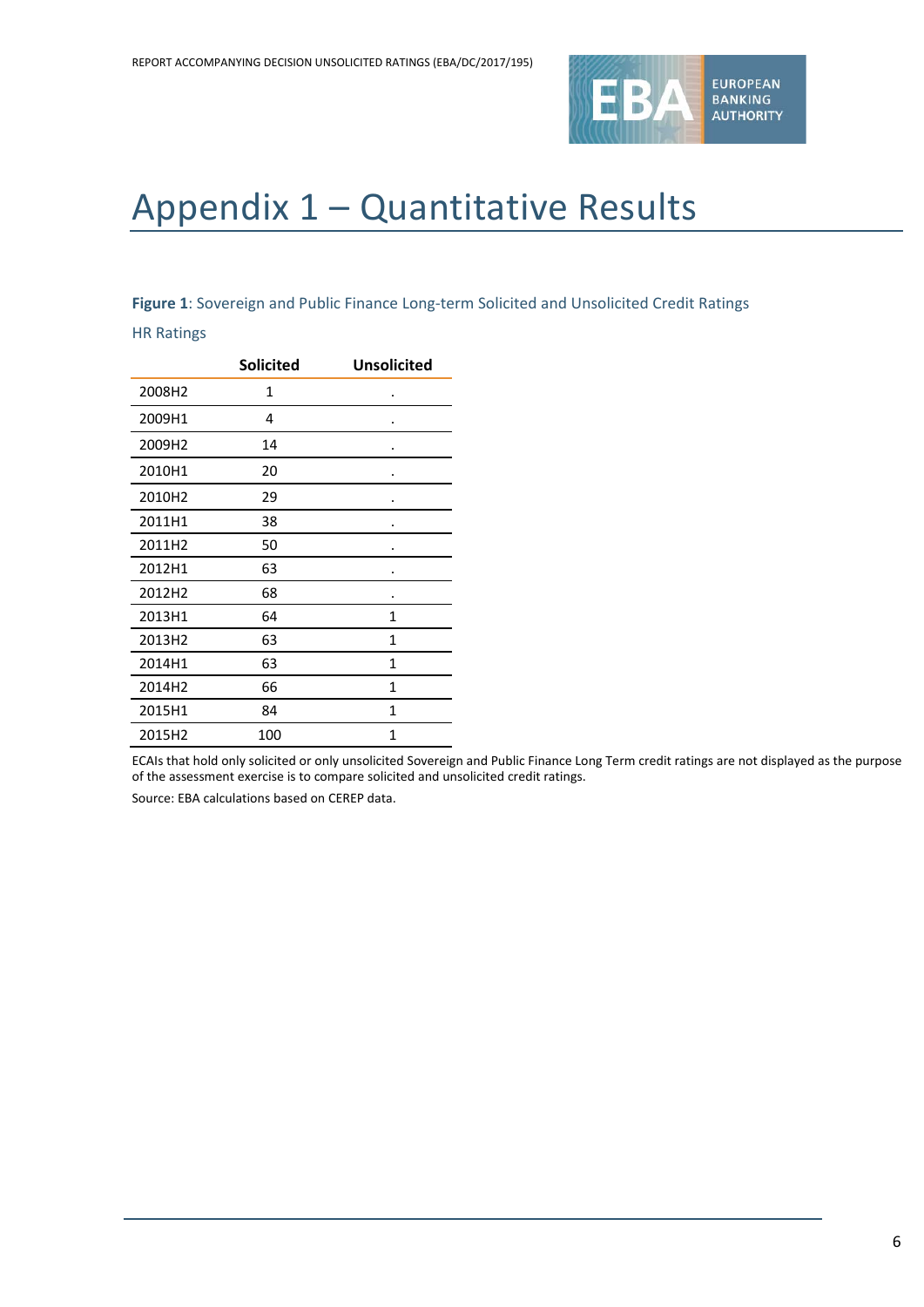j

<span id="page-6-1"></span><span id="page-6-0"></span>

### Quantitative analyses: description of the criteria for assessment

- **Ex-ante distribution of solicited and unsolicited ratings (ex-ante distribution).** The objective is to compare the rating distributions of solicited and unsolicited credit ratings. A material difference<sup>[14](#page-6-0)</sup> between the distributions could indicate a deviation in experience, as well as rating process and methods, and should be explained by the ECAI.
- **Ex-ante dynamics of unsolicited ratings (ex-ante dynamics).** The objective is to analyse the time evolution of solicited (unsolicited) ratings that were previously assigned on an unsolicited (solicited) basis. In this context, it is useful to detect any trend reflecting a general upgrade (downgrade) of the rating after the change of the solicitation type. For example, this might provide some indications as to possible pressure exercised by the ECAI on the rated entity to place an order for a credit assessment or other services. Where frequent shifts in rating category are experienced after changes in solicitation type, the ECAI should provide motivations for those behaviours.
- **Ex-post analysis of solicited and unsolicited ratings (ex-post analysis).** The objective is to analyse the discriminatory power of the rating systems for solicited and unsolicited ratings, i.e. their capability to distinguish between well-performing entities from bad performing ones and consistently assign to the former better rating categories than to the latter. In this context, the area under the receiver operating characteristic curve (AUROC) statistic was used to get an indication of whether the discriminatory power, and thus the rating process and methodology, differed significantly between solicited and unsolicited ratings of the ECAI under consideration. It has to be emphasized that the usage of AUROCs in this context has to be handled with care,<sup>[15](#page-6-1)</sup> and it should be stressed that these statistics have been employed as an initial indicator to assess whether further investigations were needed. The basic idea is that if unsolicited ratings showed a very poor AUROC and solicited ratings a very good AUROC, then this should be explained by the ECAI.

<sup>&</sup>lt;sup>14</sup> The term 'significant' might also refer in this context to some significance level threshold defined for selected hypothesis test used for the comparison. However a qualitative inspection has been preferred instead, taking into account that a certain variability should be expected among distributions and especially considering that it has not been possible to apply a granular segmentation of the ratings due to limited data availability.

<sup>&</sup>lt;sup>15</sup> It should be taken into account that AUROCs depend crucially on the samples used, in that for example equally effective rating systems may present different accuracy indicators depending on the size and characteristic of the considered samples (e.g. risk profile). Therefore in this context AUROCs were used just in an indicative fashion and with consciousness regarding the limits for the interpretation of the outcomes, as a naïve usage of these statistics would lead to meaningless conclusions.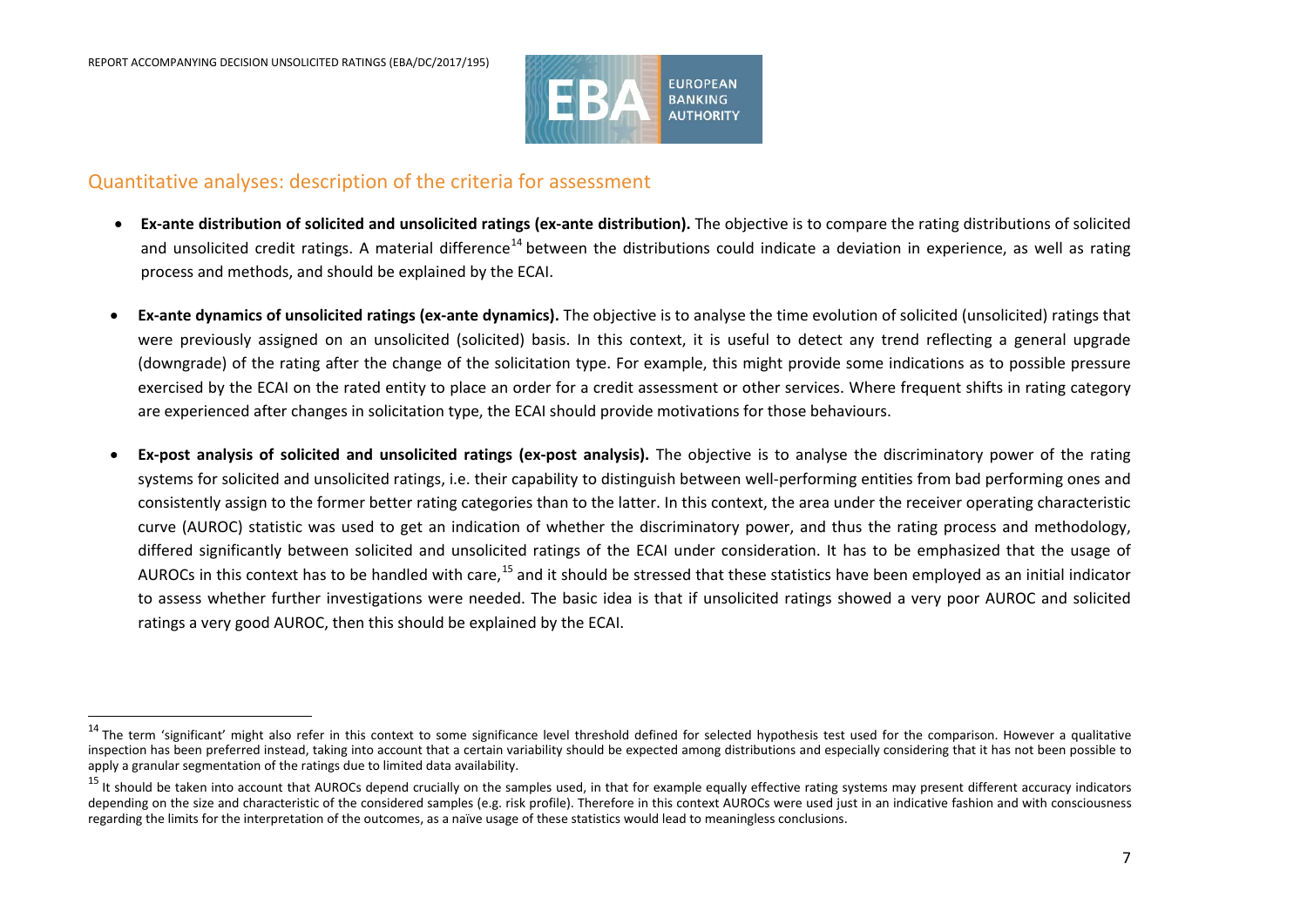

# Appendix 2 – Qualitative Results

## Qualitative analyses: description of the criteria for the assessment

The selected qualitative criteria employed in the assessment consist of the following:

- **Policy regarding the assignment and review of unsolicited ratings.** The objective is to analyse the differences between the assignment and review polices of solicited and unsolicited ratings of the ECAI under consideration.
- **Rating methodology for unsolicited ratings.** The objective is to analyse whether any difference exists with respect to the rating methodology for solicited ratings, in which case it should be explained by the ECAI under consideration. It should also be specified how these may be applied differently (if at all), and whether more or less conservatism may be applied when assigning unsolicited credit ratings (e.g. how the rating methodology may be impacted by data restrictions).
- **Data availability for unsolicited ratings.** The objective is to analyse the most common restrictions of information faced by the ECAI during the assignment of unsolicited credit ratings in order to assess whether the possible lack of information could result in an underestimation of risk in the final rating assigned.
- **Management of the pressure on the rated entity when assigning unsolicited ratings.** The objective is to assess whether the ECAI has employed measures to prevent that the assignment of unsolicited ratings puts pressure on the rated entity that would lead the latter to place an order for a credit assessment or other services.

<span id="page-7-0"></span>Figure 2 summarises the information provided by ECAIs in relation to the above mentioned criteria. It should also be noted that the information presented might not reflect all the information submitted by the ECAI to the EBA for the purposes of the assessment exercise under Article 138 of the CRR, as any confidential information provided by the ECAIs has been removed from the table below.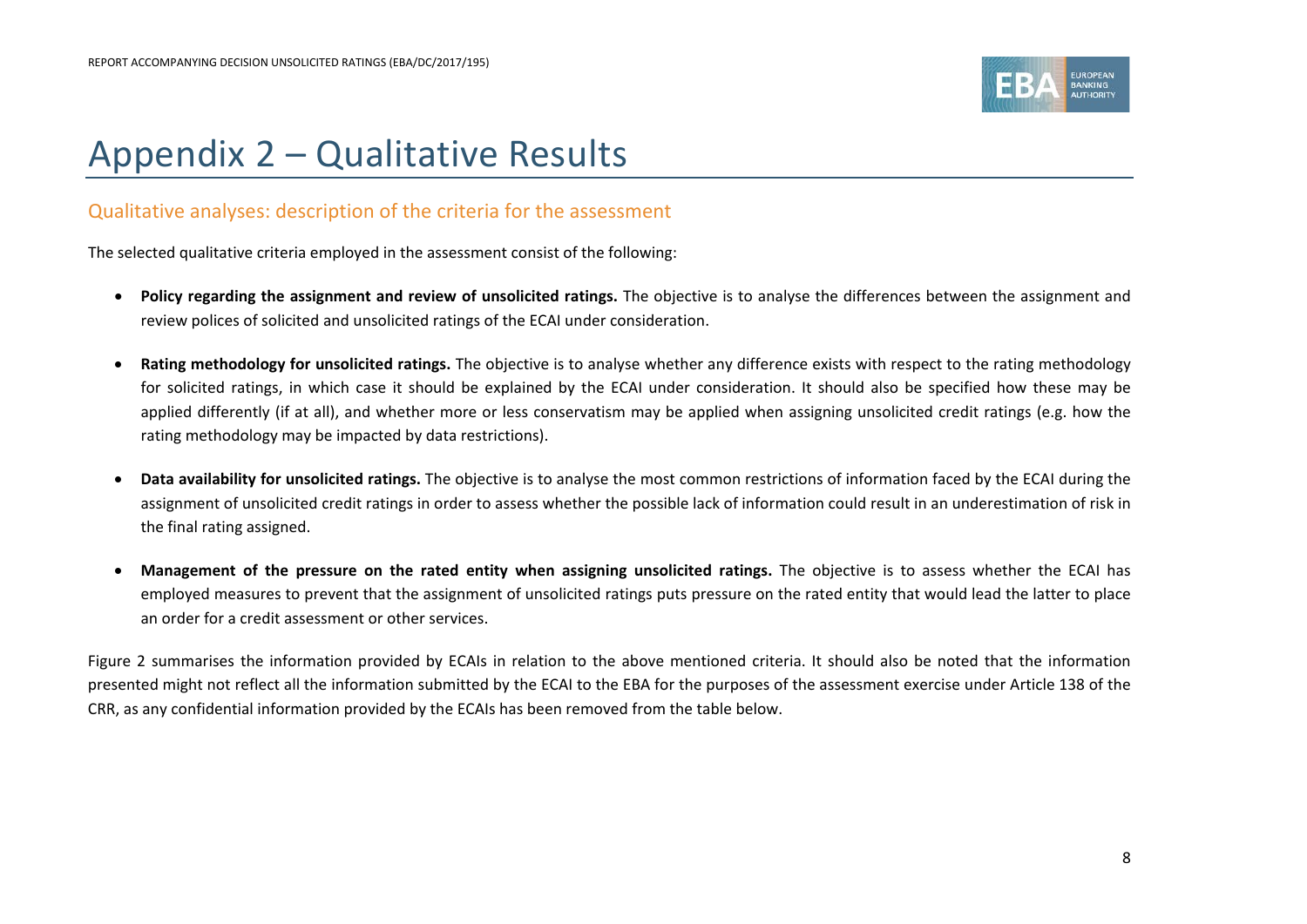

## Figure 2: Qualitative information on unsolicited credit ratings of ECAIs

|                                            | Policy regarding the assignment<br>and review of unsolicited ratings                                                                                                                                                                                                                                                                                                                                                                                                                                                | <b>Rating methodology for</b><br>unsolicited ratings                                                                                                                                                                                                                                                                                                                                                                                          | Data availability for unsolicited<br>ratings                                                                                                                                                                                                                                                                                                                                                                                                                                                                                                                                                                                                                                                                                                  | Management of the pressure on<br>the rated entity when assigning<br>unsolicited ratings                                                                                                                                                                                                                                                                                                                                                                                                                                                                         |
|--------------------------------------------|---------------------------------------------------------------------------------------------------------------------------------------------------------------------------------------------------------------------------------------------------------------------------------------------------------------------------------------------------------------------------------------------------------------------------------------------------------------------------------------------------------------------|-----------------------------------------------------------------------------------------------------------------------------------------------------------------------------------------------------------------------------------------------------------------------------------------------------------------------------------------------------------------------------------------------------------------------------------------------|-----------------------------------------------------------------------------------------------------------------------------------------------------------------------------------------------------------------------------------------------------------------------------------------------------------------------------------------------------------------------------------------------------------------------------------------------------------------------------------------------------------------------------------------------------------------------------------------------------------------------------------------------------------------------------------------------------------------------------------------------|-----------------------------------------------------------------------------------------------------------------------------------------------------------------------------------------------------------------------------------------------------------------------------------------------------------------------------------------------------------------------------------------------------------------------------------------------------------------------------------------------------------------------------------------------------------------|
| Creditreform<br>Rating<br>AG(Creditreform) | According to information<br>provided by Creditrefom, there<br>are no major differences in the<br>general rating process when<br>assigning or reviewing unsolicited<br>ratings, so that unsolicited ratings<br>essentially reflect the same<br>analytical processes and are<br>based on the same principles.<br>In practice, minor operational<br>deviations are that Creditrefom is<br>not commonly able to perform<br>rating interviews for unsolicited<br>ratings and sometimes faces<br>fewer data availability. | Creditrefom states that the tools<br>and techniques that will be<br>applied to conduct unsolicited<br>ratings generally do not<br>differ from those applied to<br>solicited ratings, which is why the<br>degree of conservatism is<br>expected to be the same a priori.<br>However, factually less extensive<br>information may result in<br>additional haircuts and will be<br>reflected by the process of<br>establishing the final rating. | Creditreform states that the<br>creditworthiness or credit quality<br>of a rating object will be typically<br>assessed on the basis of<br>publicly available information for<br>unsolicited ratings. Common<br>restrictions like the unavailability<br>of rating interviews with the<br>entity and/or fewer data can in<br>most cases be handled via other<br>supplementary information<br>achieved through various means.<br>Finally, if assumptions can only be<br>established indirectly by<br>reference to external<br>databases, additional haircuts<br>based on professional judgement<br>may be applied and Creditreform<br>will delay or abstain altogether<br>from issuing unsolicited ratings in<br>the absence of sufficient data. | Creditreform affirms that it asks<br>and welcomes the entity's direct<br>participation in the process of<br>assigning an unsolicited rating,<br>and that this participation goes<br>without any demand for<br>payment.<br>Additionally, unsolicited ratings<br>by Creditreform are not publicly<br>available and are currently for the<br>strictly internal use only (similar<br>to private ratings).<br>Creditreform also communicates<br>to the entity that a future<br>solicitation of the rating will<br>usually have no influence on the<br>rating result. |
| Egan-Jones<br>Ratings Co. (EJR)            | According to EJR, in general, the<br>same policies and procedures<br>regarding the assignment and<br>review of solicited and unsolicited<br>ratings are applied.<br>However:<br>for unsolicited ratings, the<br>analysis is not requested and<br>paid by clients and all EJR's<br>subscription clients have access                                                                                                                                                                                                  | EJR states that the methodology<br>for solicited ratings is generally<br>the same as that for unsolicited<br>ratings. The only differences are<br>related to the data source (for<br>unsolicited ratings only public<br>information are used to produce<br>the assessment) and to the<br>indicators used to assess the<br>credit quality (for solicited ratings                                                                               | EJR states that for unsolicited<br>ratings the issuer generally does<br>not participate in the assessment<br>and all information are found in<br>companies' public filings or<br>bought from some data provider<br>especially regarding those<br>particular asset classes (e.g.<br>covered bonds) with a low level of<br>public available data. The                                                                                                                                                                                                                                                                                                                                                                                           | EJR states that it generally uses<br>public information to conduct<br>unsolicited credit assessments<br>and it rarely contacts the issuer<br>for information; in addition the<br>revenue comes from the rating<br>subscribers not the issuers.<br>The ECAI has in place a separation<br>between the rating service and<br>the other services.                                                                                                                                                                                                                   |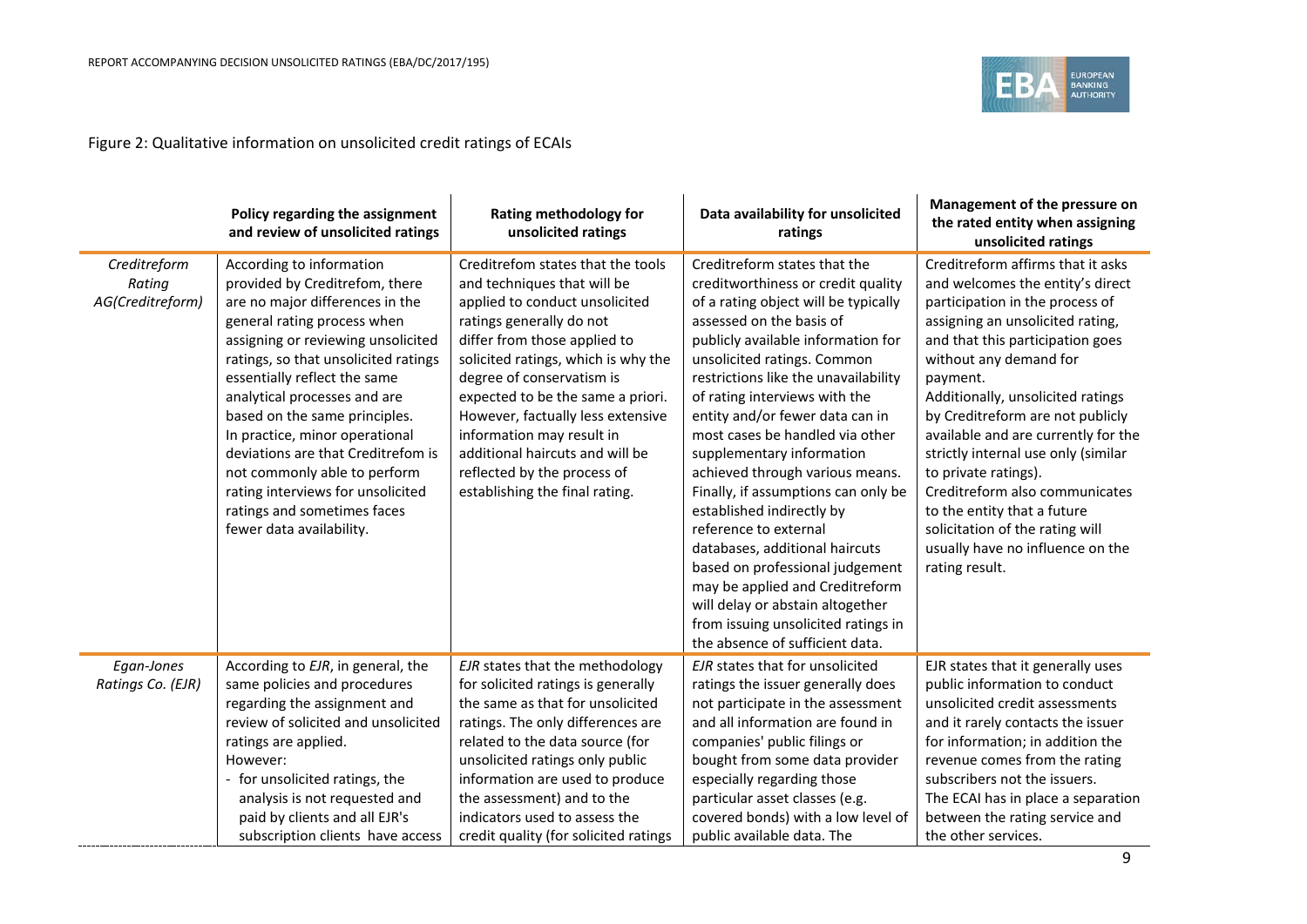

|                                                              | to the ratings;<br>solicited ratings information is<br>directly provided from clients,<br>which is normally confidential;<br>only for solicited ratings there is<br>a proper relationship in place<br>with the rated entity in order to<br>obtain and assess information<br>and to obtain its approval for<br>the publication of the final<br>rating.                                                                                                                                                                                                                                                                                                                                                                                                                                    | uses cash flow-based ratios,<br>rather than using the income-<br>based ratios for unsolicited<br>ratings).                                               | sufficiency of collected<br>information is evaluated before<br>issuing any rating and<br>analysts are generally restrained<br>from conducting the rating<br>analysis if the data is limited.                                                                                                                                                                                                                                                                                                                                                                                                                                                                                                                                                                                                                                                                             |                                                                                                                                                                                                                                                                                                                                                                                                                                                                                                                                                                                                                                                                                                                                      |
|--------------------------------------------------------------|------------------------------------------------------------------------------------------------------------------------------------------------------------------------------------------------------------------------------------------------------------------------------------------------------------------------------------------------------------------------------------------------------------------------------------------------------------------------------------------------------------------------------------------------------------------------------------------------------------------------------------------------------------------------------------------------------------------------------------------------------------------------------------------|----------------------------------------------------------------------------------------------------------------------------------------------------------|--------------------------------------------------------------------------------------------------------------------------------------------------------------------------------------------------------------------------------------------------------------------------------------------------------------------------------------------------------------------------------------------------------------------------------------------------------------------------------------------------------------------------------------------------------------------------------------------------------------------------------------------------------------------------------------------------------------------------------------------------------------------------------------------------------------------------------------------------------------------------|--------------------------------------------------------------------------------------------------------------------------------------------------------------------------------------------------------------------------------------------------------------------------------------------------------------------------------------------------------------------------------------------------------------------------------------------------------------------------------------------------------------------------------------------------------------------------------------------------------------------------------------------------------------------------------------------------------------------------------------|
| <b>HR Ratings de</b><br>México, S.A. de<br>C.V. (HR Ratings) | According to the business model<br>of HR Ratings, unsolicited ratings<br>are assigned typically for the<br>following reasons: 1. Sovereign<br>ratings: these have been assigned<br>mainly for internal reasons and<br>have been published as part of<br>their efforts to gain relevance in<br>international markets. 2. To tap<br>new markets and be known in<br>regions or industries where HR<br>Ratings previously does not have<br>presence.<br>According to HR ratings, there are<br>no major differences in the<br>general rating process when<br>assigning or reviewing unsolicited<br>ratings, except that the institution<br>shall not be obliged to follow up<br>the rating, that no payment is<br>required and that unsolicited<br>ratings could be withdrawn at any<br>time. | HR Ratings indicates that<br>unsolicited ratings will be<br>performed with the same<br>methodologies, policies and<br>procedures than solicited ratings. | HR Ratings clarifies that, as of<br>today, all unsolicited ratings<br>released by HR Ratings have been<br>produced with full collaboration<br>of the rated entity and it had not<br>encountered restrictions on the<br>available information. In case HR<br>Ratings does not have sufficient<br>information available, following<br>their policies, it can abstain from<br>issuing an unsolicited credit<br>rating. In addition, it could refrain<br>from starting an unsolicited rating<br>process if it does not have<br>previous consent of the issuer<br>following their current business<br>model for issuing unsolicited<br>ratings. HR Ratings states that,<br>although this was the practice in<br>the past, it does not guarantee<br>that HR Ratings would not start<br>an unsolicited rating process in<br>the future following a different<br>business model. | HR Ratings declares that, to avoid<br>any potential pressure over<br>unsolicited rated entities, HR<br>Ratings released such ratings with<br>previous full collaboration of the<br>rated entity. Moreover, HR<br>Ratings is in the process of<br>enhancing its unsolicited rating<br>procedure, to keep it as<br>transparent as possible. For all<br>issued ratings the rating process<br>has included a notification that<br>the HR Ratings will initiate an<br>unsolicited rating process. HR<br>Ratings indicates that the fact<br>that none of the unsolicited rated<br>entities has hired HR Ratings for<br>an additional credit assessment or<br>other services up to now is the<br>best evidence to reflect the<br>situation. |
| <b>INC Rating Sp.</b>                                        | INC indicates that the same                                                                                                                                                                                                                                                                                                                                                                                                                                                                                                                                                                                                                                                                                                                                                              | The methodology remains the                                                                                                                              | Unsolicited ratings refer to local                                                                                                                                                                                                                                                                                                                                                                                                                                                                                                                                                                                                                                                                                                                                                                                                                                       | According to INC there are no                                                                                                                                                                                                                                                                                                                                                                                                                                                                                                                                                                                                                                                                                                        |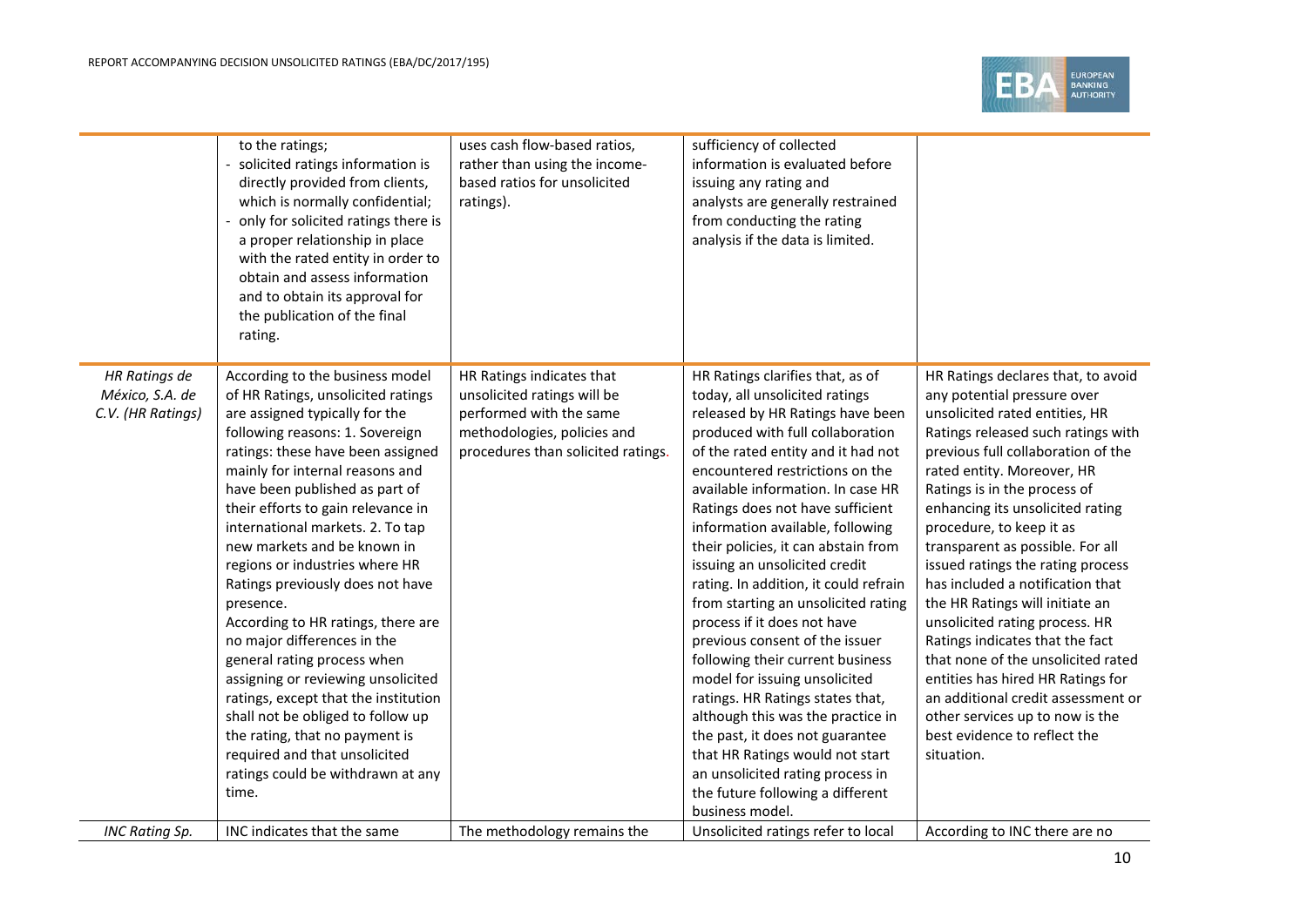

| $Z$ o.o.(INC) | policies and procedures are           | same. The only difference is that   | governments, which are                                            | differences in the rating process   |
|---------------|---------------------------------------|-------------------------------------|-------------------------------------------------------------------|-------------------------------------|
|               | assigned to unsolicited and           | in the case of unsolicited ratings  | mandated to publicly disclose                                     | and participation is sought         |
|               | solicited ratings. The only           | the entity may wish not to          | their financial statements.                                       | although no payment is required.    |
|               | differences are that (1) INC bears    | participate. This is somewhat       | Moreover, the financial                                           | There are limited concerns that     |
|               | the cost of the credit assessment     | mitigated by the fact that INC      | statements are also published by                                  | the ECAI can put pressure to place  |
|               | for unsolicited ratings (2)           | only issues unsolicited ratings for | the Ministry of Finance so INC                                    | an order as the underlying          |
|               | participation of the rated entity is  | local government units, which       | performs cross-checking among                                     | information for sovereigns is       |
|               | sought, but potentially the rated     | publicly disclose financial         | both sources. INC also assesses                                   | publicly disclosed and it exists    |
|               | entity may refuse (3) solicited       | information.                        | the financial statements of                                       | competition in the market as        |
|               | ratings make use of up-to-date        |                                     | companies owned by the rated                                      | other ECAIS produce credit          |
|               | information while for                 |                                     | entity, mostly utility companies,                                 | assessments for some of the         |
|               | unsolicited ratings access to         |                                     | which are directly available in the                               | sovereigns rated by INC.            |
|               | information relevant to the           |                                     | case of solicited ratings and                                     |                                     |
|               | ratings may only available at         |                                     | available upon a fee for                                          |                                     |
|               | the time of the official data         |                                     | unsolicited ratings. In the case of                               |                                     |
|               | release.                              |                                     | unsolicited ratings a preliminary                                 |                                     |
|               |                                       |                                     | review of the weight of the                                       |                                     |
|               |                                       |                                     | companies owned by the rated<br>entity is performed, so that only |                                     |
|               |                                       |                                     | companies having a material                                       |                                     |
|               |                                       |                                     | influence are assessed.                                           |                                     |
| ModeFinance   | ModeFinance states that it            | ModeFinance states that solicited   | ModeFinance states that,                                          | ModeFinance considers the           |
| S.R.L.        | applies the same policies and         | and unsolicited ratings are         | following its rating methodology                                  | potential pressure of unsolicited   |
| (modeFinance) | procedures for the assignment         | obtained with the same              | analysts are required to gather all                               | ratings to be not significant under |
|               | and review of unsolicited and         | methodology and show the same       | relevant public information on                                    | the current approach because it     |
|               | solicited ratings. The only           | level of quality and conservatism.  | the rated entities. A credit rating                               | adopts an investor/subscriber       |
|               | difference is that unsolicited        | The only difference refers to the   | may be issued only if a minimum                                   | pays business model and because     |
|               | ratings are assigned other than       | data source: solicited ratings may  | set of standard information is                                    | most of its clients (related to the |
|               | upon request of the rated entity      | be based also on private            | available; in particular starting                                 | regulated rating activities and to  |
|               | and the assessment is produced        | information provided by the rated   | from a checklist on the availability                              | the other provided services) are    |
|               | avoiding any additional               | entity (i.e. private financial      | and consistency of information,                                   | typically investors rather than     |
|               | information provided by rated         | accounts, list of entities in peer  | the rating process will be set out                                | issuers.                            |
|               | entity. At the time of the            | group/industry, official credit     | only if the amount of available                                   | In addition, according to internal  |
|               | assessment all issued public          | registers etc.), while unsolicited  | information is greater than a fixed                               | policies, analysts have to carry    |
|               | ratings are unsolicited and they      | ratings are based only on public    | threshold.                                                        | out an independent assessment       |
|               | all started at internal initiative of | information and/or additional       |                                                                   | and rated entities cannot be        |
|               | the ECAI.                             | information obtained at a cost.     |                                                                   | clients for more than a given       |